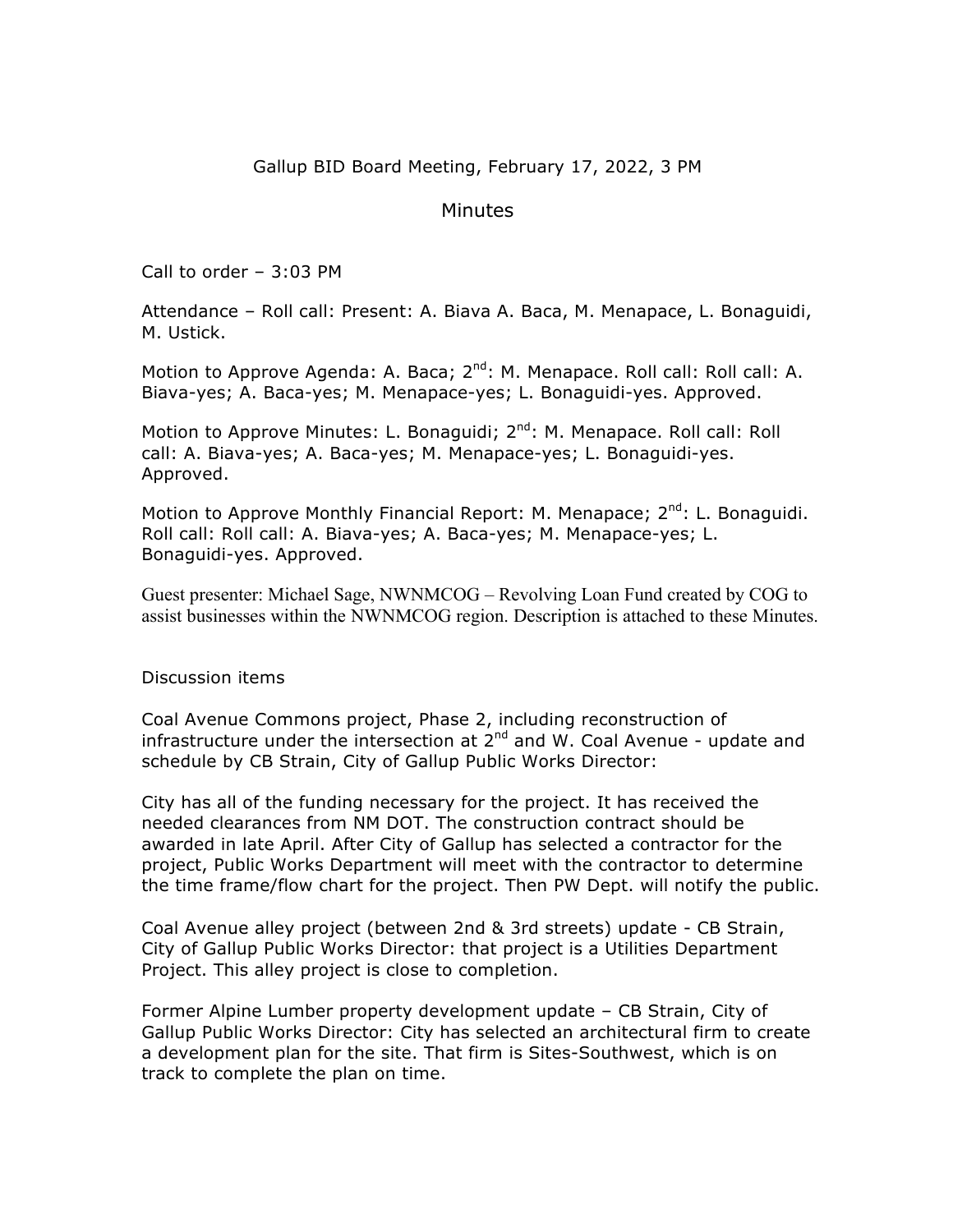## BID Board members term limits:

"The BID shall be administered by a nine person management committee appointed by City Council from nominees submitted by the owners of businesses and owners of real property located within the district. Two (2) representatives from the City appointed by the Mayor with the approval of Council shall serve as ex-officio, non-voting members. The voting members of the management committee shall be appointed for initial terms of three (3) years with five (5) of those members continuing to serve two (2) additional years. Thereafter, terms shall be for a period of four years. A new member appointed to fill the vacancy of a member with an unexpired term will serve the remainder of the unexpired term. City members shall serve at the pleasure of the Mayor." From BID ordinance.

Two Board members (BID Management Committee members) James Rich and Steve Gurley, termed out at the end of 2021. There are four candidates for three empty positions: Joseph Sanchez; Linda Garcia; Steve Gurley; James Rich.

Former Mayor McKinney advised current Mayor Bonaguidi that he believes that increasing the number of Board members from 7 to 9 in the 2018 City of Gallup rewrite of the BID Ordinance was a mistake. A smaller 7 person Board is more efficient and effective.

Mayor and Council will discuss and make a decision.

BID MOU with REDP alliance and BID-REDP - NDC agreement. Extension of BID-NDC contract for one more year will include an adjustment for inflation. The fee for services for the REDP alliance will be \$84,000. Last year it was \$78,000. Fee is split equally among REDP alliance members

Gallup Housing Study: the study highlighted the urgent need for more housing in Gallup. That includes workforce housing and market rate housing.

Discussion of Arts Crawl logistics, including use of West Coal between 3rd and  $4<sup>th</sup>$  during the period when the 100 block of West Coal is under construction and timeline for construction in the alley between  $2^{nd}$  and  $3^{rd}$ . M. Ustick and CB Strain said that a start date for Coal Avenue construction project and the reconstruction of the intersection of  $2^{nd}$  Street and W. Coal Avenue will be decided upon after the contractor (not yet selected) creates a work plan with timeframe.

Other Discussion

Reports

January 21 – Telephone discussion with Arvin Trujillo, CEO, 4 Corners Economic Development, about participation in REDP in 2022

January 24 – Telephone discussion with office of Senator Munoz. Unsuccessful attempt to have a discussion with Sen. Munoz.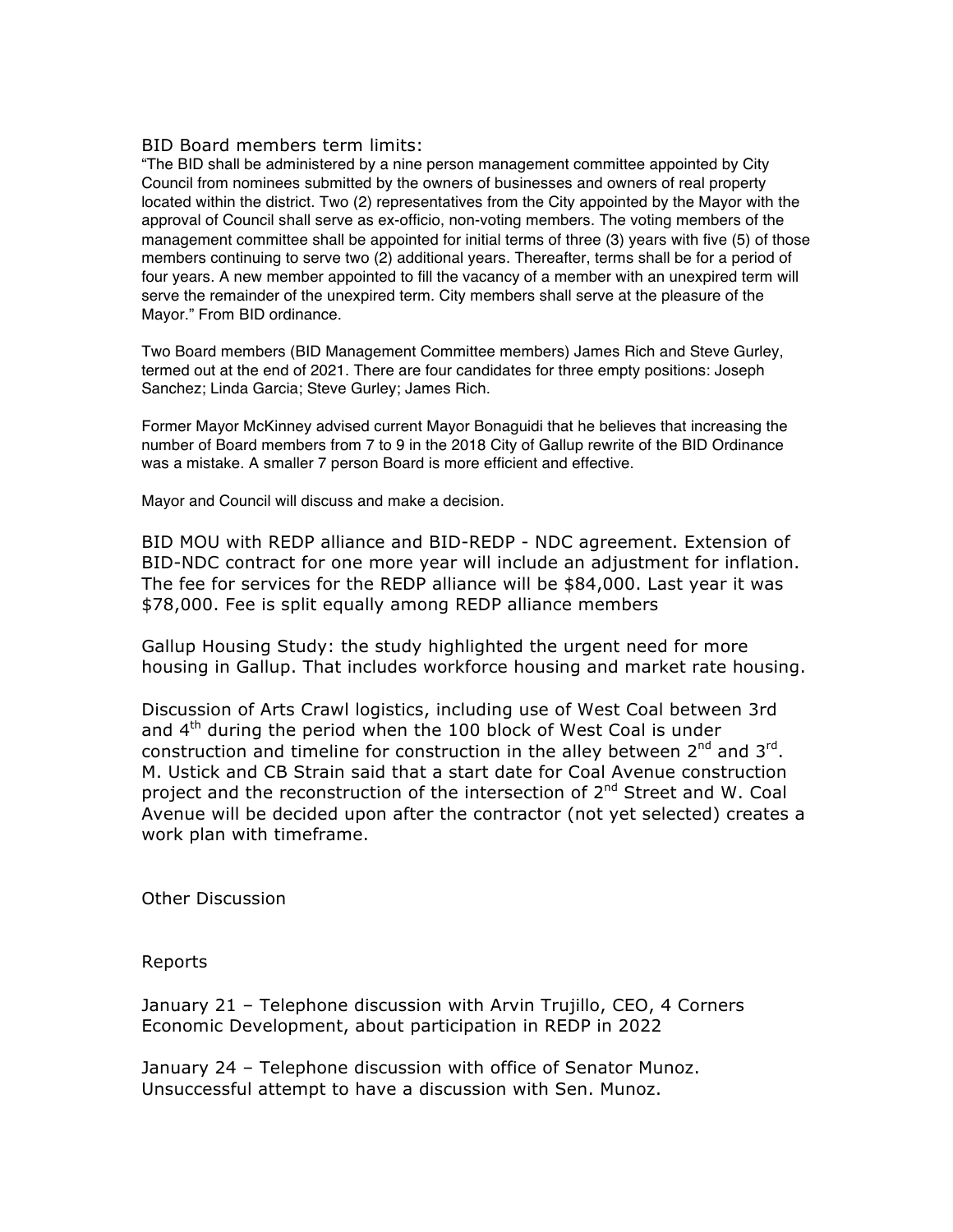January 25 – Telephone discussion with office of Ben Spencer, CEO, Titan Development. Unsuccessful attempt to have a discussion with Mr. Spencer.

January 26 – Training session with Sheldon Bartel, NDC on using online mapping platforms for development research and planning

January 28 – Discussion with Sen. Padilla about status of SB 20 (TRC funding) in the 2022 legislative session

January 28 – Discussion with Sherman McCorkle about SB 20

February 2 –NDC Training session with Sheldon Bartel concerning how developers think about financing of housing subdivisions

February 3 – IEDC webinar on "Incorporating Regionalism in Economic Development"

February 3 – Meeting with Paul Heimburg, Outreach Manager, Theater 180 productions

February 4 – Telephone meeting with Sherman McCorkle about HB 20

February 4 – Telephone meeting with Warren Unsicker, City of Farmington EDO, about participation in REDP in 2022

February 5 – Conversation with Bill Lee about 2022 Ride, Flight Cruise event

February 7 – Telephone meeting with Bruce Armstrong, GGEDC, about support for Hydrogen Hub bill

February 7 –Telephone discussion with Sheldon Bartel about contract renewal with NDC, status of Covid spread in NM.

S. Bartel meeting with Gallup City Council must be postponed for a few weeks. NDC has a travel ban on its employees.

February 9 – Training session with Sheldon Bartel, NDC, about financing for housing developments, including how federal agencies examine prospective projects and how developers and banks regard the same projects. Review of available web based analytical platforms, need for competitive incentives, tax policy.

February 9 – Voiced support, via NM Legislature committee zoom, for House Bill 228

Date of next Gallup BID Board meeting – March 17